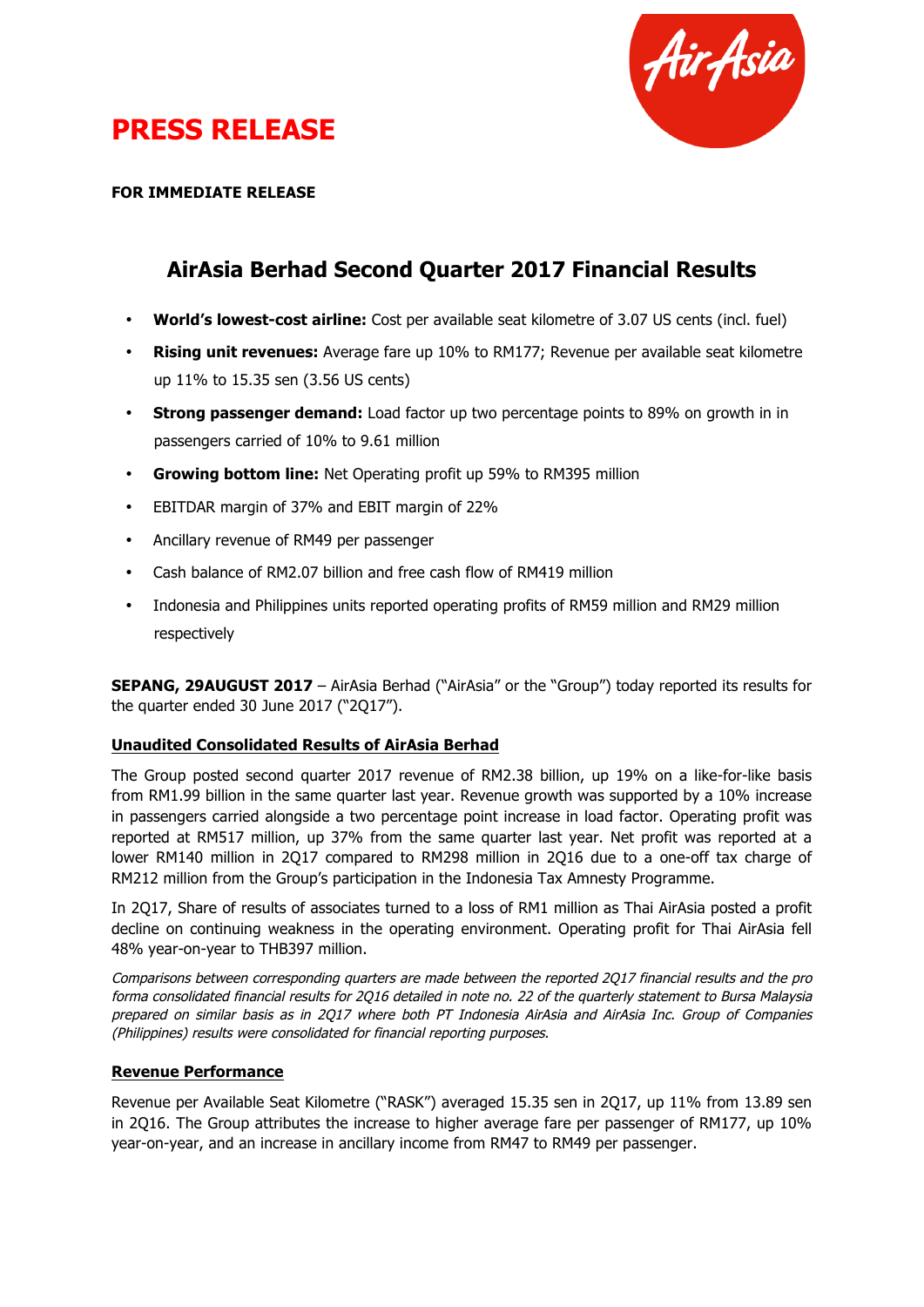



Thai AirAsia posted 2Q17 revenue of THB8.35 billion, up 7% from THB7.77 billion in the same quarter last year, based on a 13% increase in passengers carried. The associate company of the Group reported a decrease in average fares of 5% year-on-year.

#### **Cost Performance**

Cost per Available Seat Kilometre ("CASK") averaged 13.22 sen in 2Q17, up 5% from 12.54 sen in 2Q16largely due to higher aircraft fuel expenses. The average fuel price for the Group was US\$69 per barrel jet kerosene in 1Q17, compared to US\$59 per barrel in the same quarter last year. CASK exfuel decreased by 2% from 8.39 sen to 8.21sen due to lower maintenance and overhaul charges.

Thai AirAsia similarly reported an increase in CASK from 4.02 US cents in 2Q16 to 4.39 US cents in 2Q17, largely due to higher fuel prices. Domestic operations in Thailand were additionally affected by a January hike in excise tax on jet fuel used on domestic flights.

#### **On the 2Q17 financial results, AirAsia Group CEO Tony Fernandes said:**

"Despite the tougher operating environment in the seasonally weaker second quarter of the year, we managed to serve more passengers and increase our load factor in almost all the markets we operate in. What this proves, is that AirAsia and the low-cost carrier model stimulates new traffic in both existing and new markets and generates growth even when operating conditions are less than ideal for other airlines, especially full-service carriers.

"The consolidated accounts combining our Malaysia, Indonesia and Philippine units for the second quarter show we have managed to fight higher fuel costs with strong revenue growth of 19% yearon-year, resulting in a 37% year-on-year gain in operating profit to RM517 million. After booking a RM56 million net forex gain we reported a profit before tax of RM387 million.

"In the lead up to the stock market listings of Indonesia AirAsia and Philippines AirAsia, we are proud to announce that both airlines have produced stable profits this quarter of RM59 million and RM29 million respectively. After a successful turnaround, both operations are now more streamlined and better able to compete.

"The financial performance of our Thai associate weakened in the second quarter, but we believe this to be temporary. Operating conditions in Thailand were less than favourable during the quarter but Thai AirAsia emerged the only profitable airline. Our strategy for long term growth in Thailand is to continue to maintain our leading share in the domestic market while growing our international network. We hope to include Thai AirAsia in our consolidated accounts before the end of the year.

"Our associate airline in India has grown spectacularly, hitting over one million passengers carried in a quarter after growing capacity 83% year-on-year. We expect AirAsia India to begin to show a sizable profit once international operations take off in end-2018.

"On our balance sheet, the Company's net gearing ratio continues to remain at a desirable level, at 1.35 times compared to 1.33 times at the end of 2016.

"The Group's cash inflow from operations was RM419 million, with a cash balance of RM2.07 billion after paying out a final dividend of RM401 million in June 2017."

#### **On the Group outlook, AirAsia Group CEO Tony Fernandes said:**

"AirAsia Group is gearing up to expand to 500 aircraft by 2027, which entails adding 30 new aircraft every year for the next ten years. I'm confident that we can reach this target or even exceed it, especially as we set up our new associate airlines in Vietnam and China in the coming years.